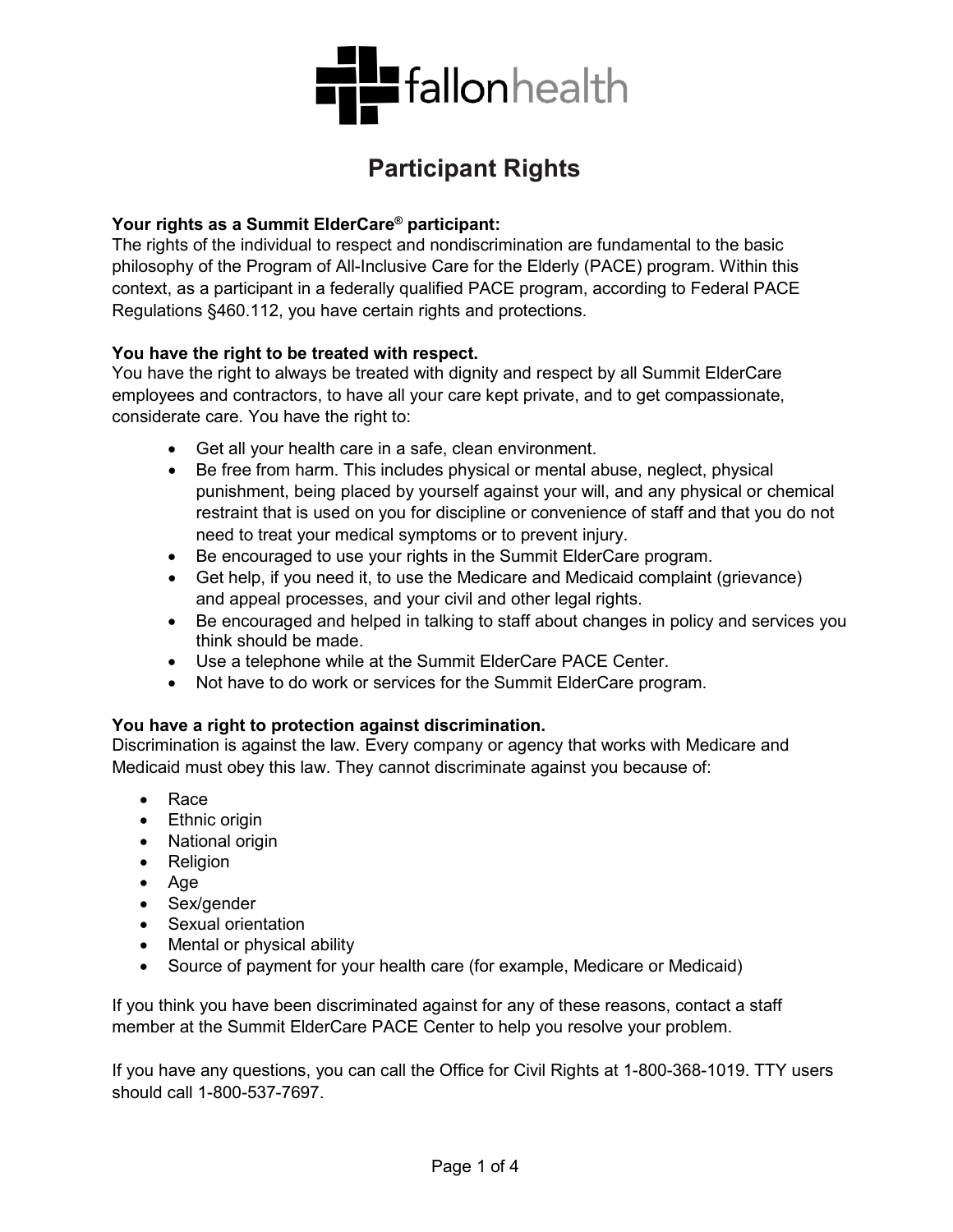# **You have a right to information and assistance.**

You have the right to get accurate, easy-to-understand information and to have someone help you make informed health care decisions. You have the right to:

- Have someone help you if you have a language or communication barrier so you can understand all information given to you.
- Have the staff or a translation service interpret the information into your preferred language in a culturally competent manner, if your first language is not English and you can't speak English well enough to understand the information being given to you.
- Get marketing materials and rights in English and in any other frequently used language in your community. You can also get these materials in braille or large print, if necessary.
- Get a written copy of your rights from the Summit ElderCare program. The program must also post these rights in a public place in the Summit ElderCare PACE Center where it is easy to see them.
- Be fully informed, in writing, of the services offered by the Summit ElderCare program. This includes telling you which services are provided by contractors instead of the staff. You must be given this information before you join, at the time you join, and when you need to make a choice about what services to receive.
- Have the enrollment agreement fully explained in a manner that you understand.
- To be provided with a copy of individuals who provide care-related services not provided directly by Summit ElderCare upon request.
- Look at, or get help to look at, the results of the most recent review of your Summit ElderCare program. Federal and state agencies review all PACE programs. You also have a right to review how the Summit ElderCare program plans to correct any problems that are found at inspection.

# **You have a right to a choice of providers.**

You have the right to choose health care providers and specialists within Summit ElderCare's provider network and to get quality health care. Participants assigned female at birth have the right to get services from a qualified women's health care specialist for routine or preventive health care services.

You have a right to reasonable and timely access to specialists as indicated by your health condition and consistent with current clinical practice guidelines to be coordinated through your primary care provider and interdisciplinary team.

# **You have a right to access emergency services.**

You have the right to get emergency services when and where you need them without program approval. A medical emergency is when you think your health is in serious danger when every second counts. You may have a bad injury, sudden illness or an illness quickly getting much worse. You can get emergency care anywhere in the United States.

# **You have a right to participate in treatment decisions.**

You have the right to fully participate in all decisions related to your health care. If you cannot fully participate in your treatment decisions or want to have someone you trust help you, you have the right to choose that person to act on your behalf. You have the right to: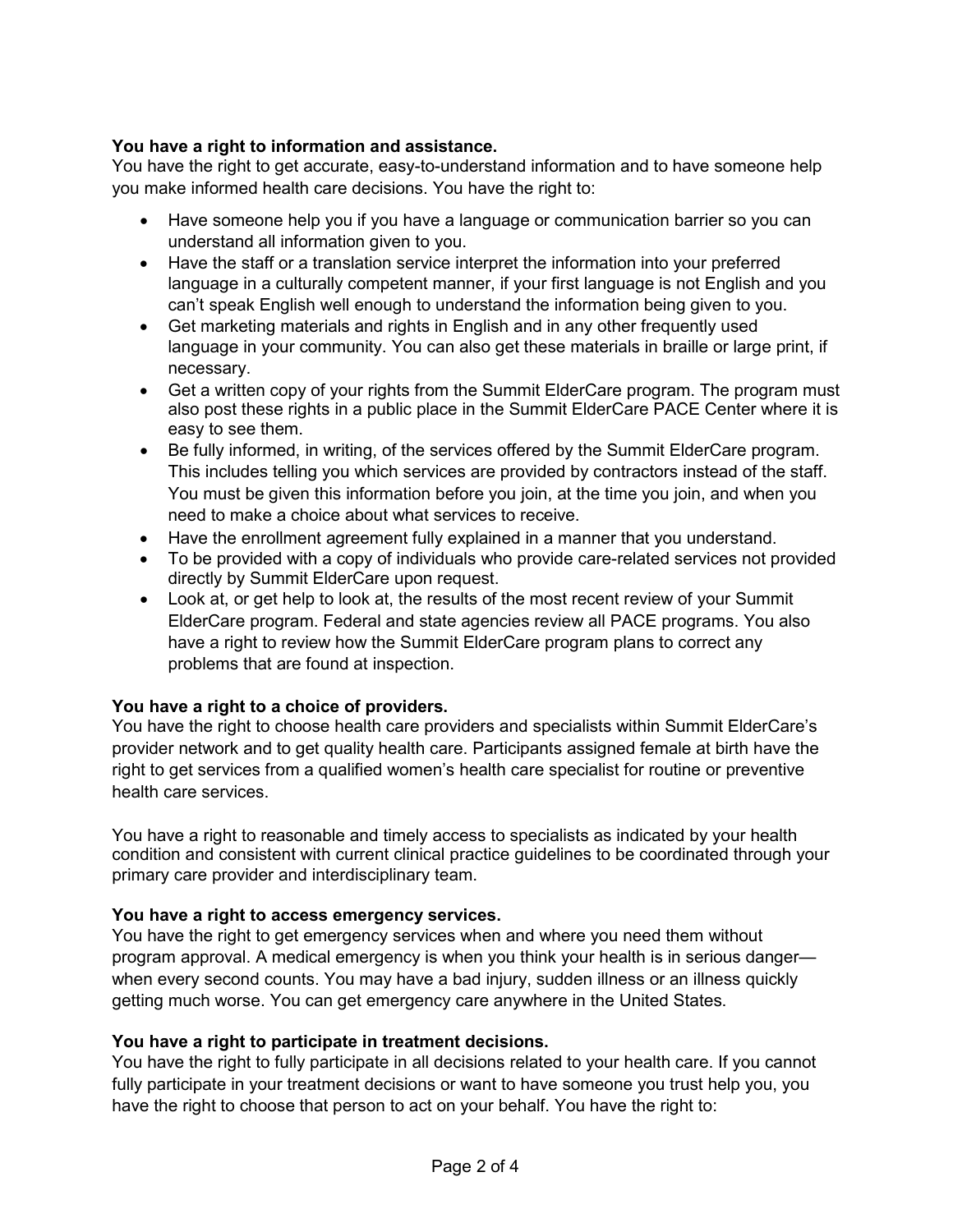- Have all treatment options explained to you in a language you understand, to be fully informed of your health status and how well you are doing, and to make health care decisions. This includes the right not to get treatment or take medications. If you choose not to get treatment, you must be told how this will affect your health.
- Have the Summit ElderCare program help you create an advance directive. An advance directive is a written document that says how you want medical decisions to be made in case you cannot speak for yourself. You should give it to the person who will carry out your instructions and make health care decisions for you.
- Participate in making and carrying out your plan of care. You can ask for your plan of care to be reviewed at any time.
- Request a reassessment by the interdisciplinary team.
- Be given advanced notice, in writing, of any plan to move you to another treatment setting and the reason you are being moved.

# **You have a right to have your health information kept private.**

You have the right to talk with health care providers in private and to have your personal health care information kept private as protected under state and federal laws. This includes automated health information such as information contained in an electronic medical record. You also have the right to look at and receive copies of your medical records and to request amendments.

There is a patient privacy rule that gives you more access to your own medical records and more control over how your personal health information is used. Your written consent will be obtained for the release of information to persons not otherwise authorized under law to receive it. If you have any questions about the Health Insurance Portability and Accountability Act (HIPAA) privacy rule, call the Office for Civil Rights at 1-800-368-1019. TTY users should call 1-800-537-7697.

# **You have a right to file a complaint (grievance).**

You have a right to complain about the services you receive or that you need and don't receive, the quality of your care, or any other concerns or problems you have with the Summit ElderCare program. You have the right to a fair and timely process for resolving concerns with Summit ElderCare. You have the right to:

- A full explanation of the grievance process.
- Be encouraged and helped to freely explain your complaints/concerns to staff and outside representatives of your choice. You must not be harmed in any way for telling someone your concerns. This includes being punished, threatened, or discriminated against.
- Appeal any treatment decision by the Summit ElderCare program, staff, or contractors.

# **You have a right to contact 1-800-MEDICARE for information or to make a complaint.**

This number may be utilized by Medicare beneficiaries to address coverage questions, find plan information, or make complaints related to the Medicare program.

When a participant files a complaint with 1-800-MEDICARE, the complaint gets logged and sent to a Centers for Medicare & Medicaid Services (CMS) account manager or case worker to